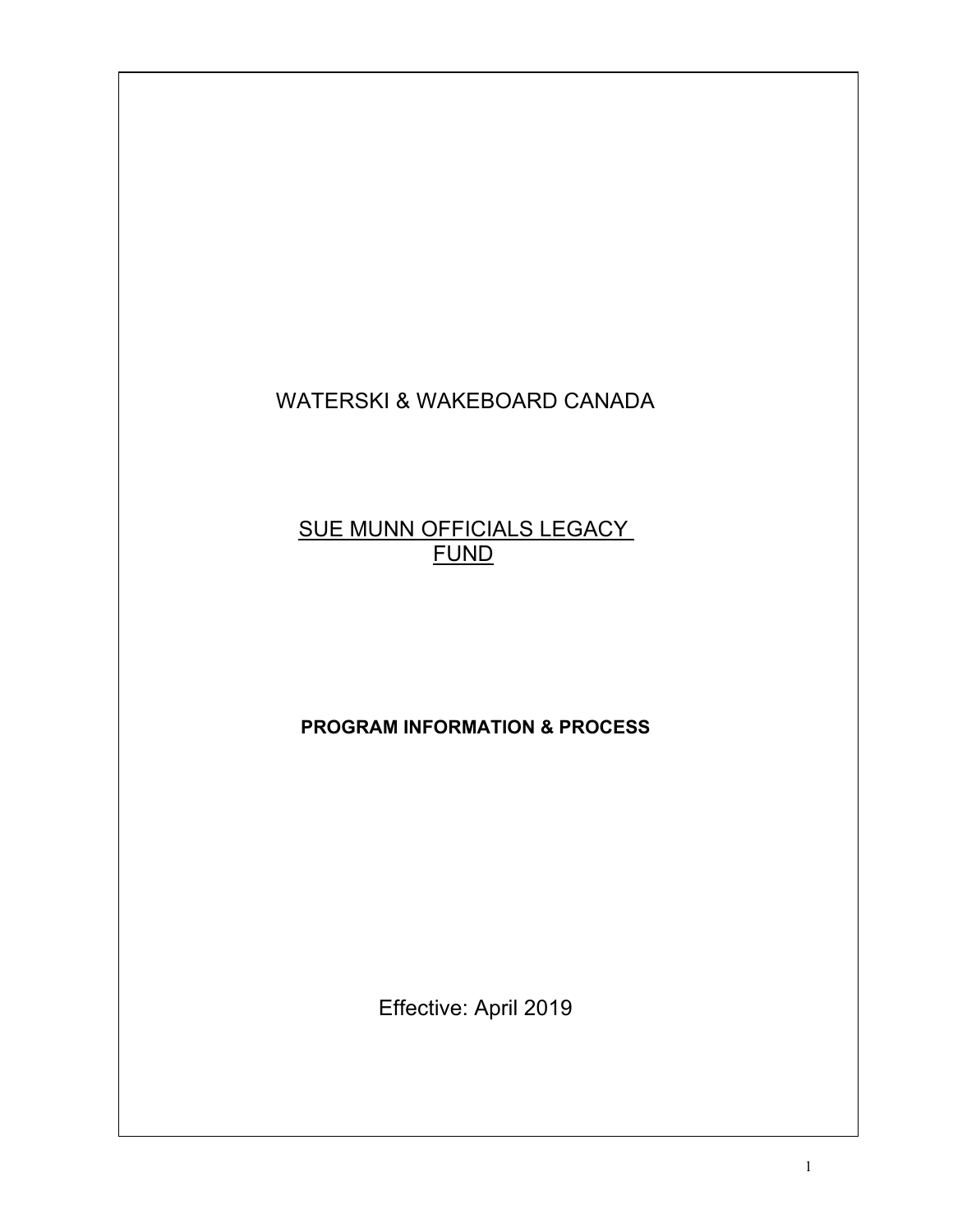## **Contents**

| Section 1 Overview & Objectives                     |
|-----------------------------------------------------|
| Section 2 Eligibility Criteria                      |
| Section 3 Application Timelines & Selection Process |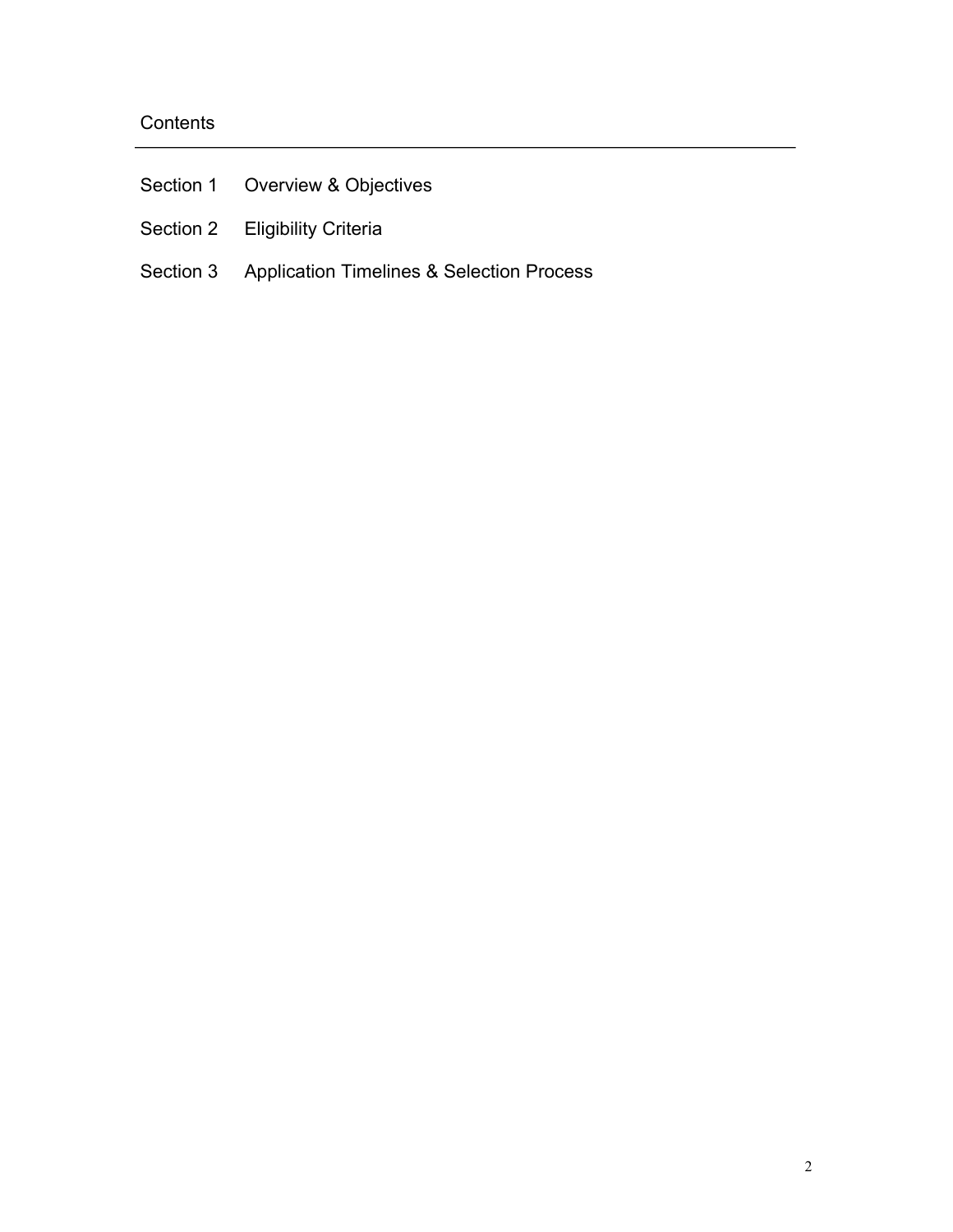### **Section 1: Overview & Objectives**

Sue Munn has generously provided resources to create an ongoing fund to support the participation of Canadian water ski officials at Canadian domestic competitions. For the purposes of fund allocations, an official is defined as an individual acting in an official capacity in the following positions and are considered part of the tournament Jury:

- 1. Chief of Competition
- 2. Boat Driver
- 3. Technical Controller
- 4. Calculator
- 5. Judge

The intent of the program is to distribute funds annually to support organizing committees to adhere to the requirement of utilizing a Level III or Pan Am/IWWF certified official to run a Record Capable or World Ranking List tournament water ski event. Only events that have been sanctioned as Canadian Record Capable or World Ranking List tournament water ski events prior to submitting an application to the Sue Munn Officials Legacy Fund will be considered.

All monies granted from the Sue Munn Officials Legacy Fund are intended to subsidize the travel and accommodation expenses associated with a specific named official as detailed by the organizing committee in their Application to the Fund.

The Officials Legacy Fund is not intended to support officials mentoring activities nor is it meant to support the compensation of local officials for their volunteer commitment to an event.

#### **Section 2: Eligibility Criteria**

Applications for support are welcomed from the organizers of the following events:

- 1. Hosts of a Canadian Regional Water Ski Championships (Atlantic, Eastern or Western)
- 2. Hosts of a Canadian Provincial Championships (as sanctioned by a WSWC Provincial Member Association)
- 3. Hosts of a local Canadian competition that is sanctioned as a Record Capable tournament.
- 4. Hosts of a local Canadian competition that is sanctioned as a World Ranking List tournament.
- 5. The application must name an official that currently has Level III or Pan-Am/IWWF certification.

The named official must serve in one of the following roles at the event and be considered part of the tournament Jury:

- 1. Chief of Competition
- 2. Technical Controller
- 3. Boat Driver
- 4. Calculator
- 5. Judge

The Canadian National Championships, International Events and any Pro Tournaments will be ineligible for funding.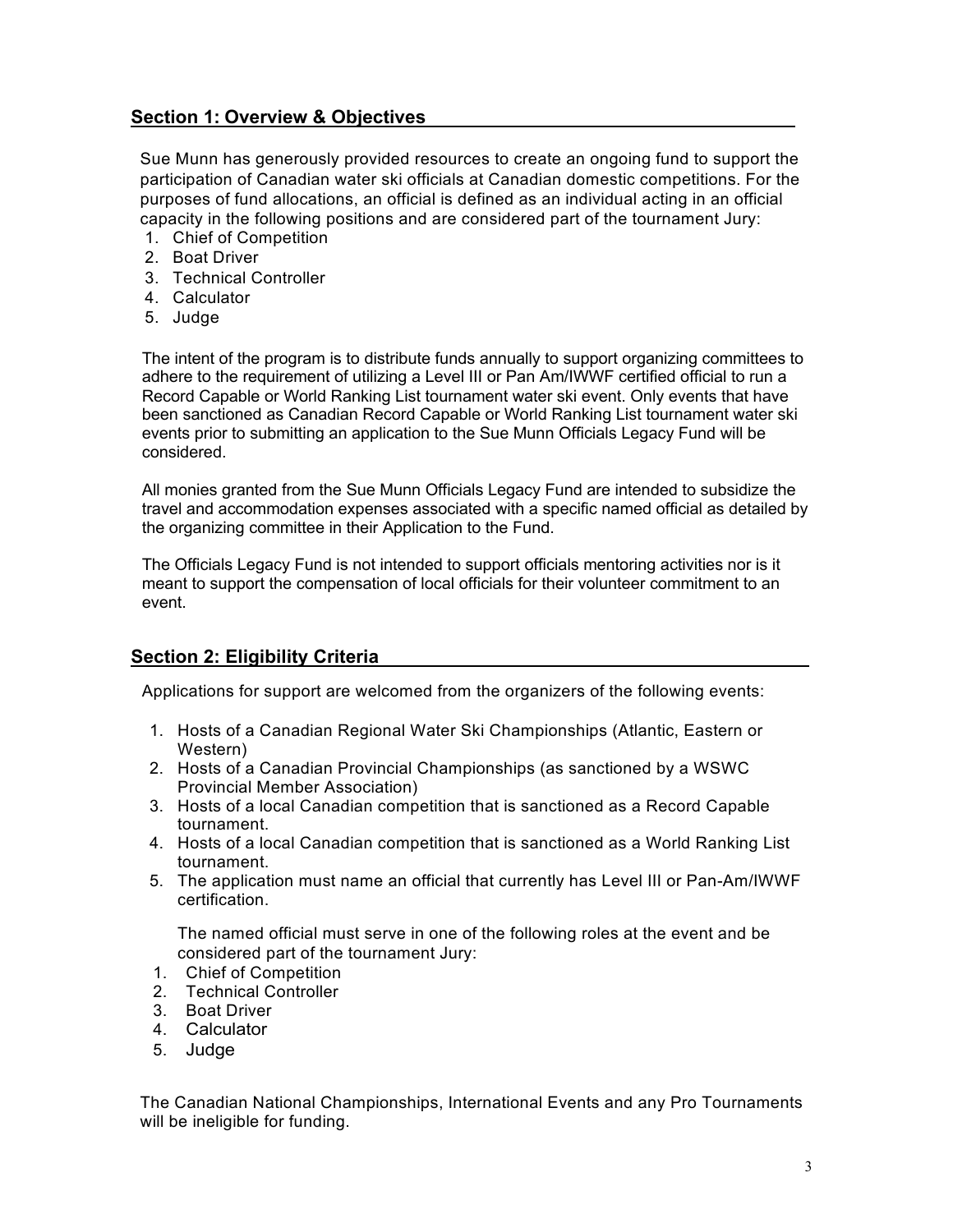The event must have received sanctioning as Record Capable or World Ranking List tournament water ski event prior to submitting an application to the Officials Legacy Fund.

### **Section 3: Application Timelines & Selection Process**

#### **Timelines**

All Applications for the Sue Munn Officials Legacy Fund must be received by May  $30<sup>th</sup>$ of the year the event is taking place.

The recipients of the Sue Munn Officials Legacy Fund will be announced by June 15<sup>th</sup> of each year.

#### **Selection Process**

The Water Ski Officials Committee will annually designate a selection sub-committee, composed of a minimum of 3 members of the WSC Officials Committee, to review all applications and provide recommendations for approval by the Officials Committee to ratify the distribution of funds. Any conflicts of interest for members of the selection subcommittee will be identified to ensure the transparent distribution of funds.

Considerations for distribution of funds will include:

- 1. The number of individual officials named in each application. (Multiple individual officials may be considered for any one event)
- 2. The distance an official will be required to travel to attend the event.
- 3. The identified need of the host organizing committee to bring in a sufficiently qualified official to run the competition.
- 4. Other considerations as determined by the sub-committee.

The Officials Legacy Fund will award up to 50% of the costs detailed in an application. The total award payouts distributed from the Officials Legacy Fund will not exceed \$1,000 annually.

At the discretion of the Water Ski Officials Committee, (provided there is sufficient additional money in the Fund) there may be an increase in the annual award payout amount. Any increase to the annual award payout amount will be approved in the minutes of a Water Ski Officials Committee meeting prior to the application deadline of May 30<sup>th</sup> in a particular year.

Award payouts will only be provided to the organizing committees after the conclusion of their event. The selection committee may require submission of receipts prior to the distribution of funding. The submission of receipts is at the discretion of the selection committee and the event organizers will be notified of this requirement as part of the official award notification.

Official award notification will be sent to the recipient host committees from the WSWC office staff and copied to the officials named in the applications.